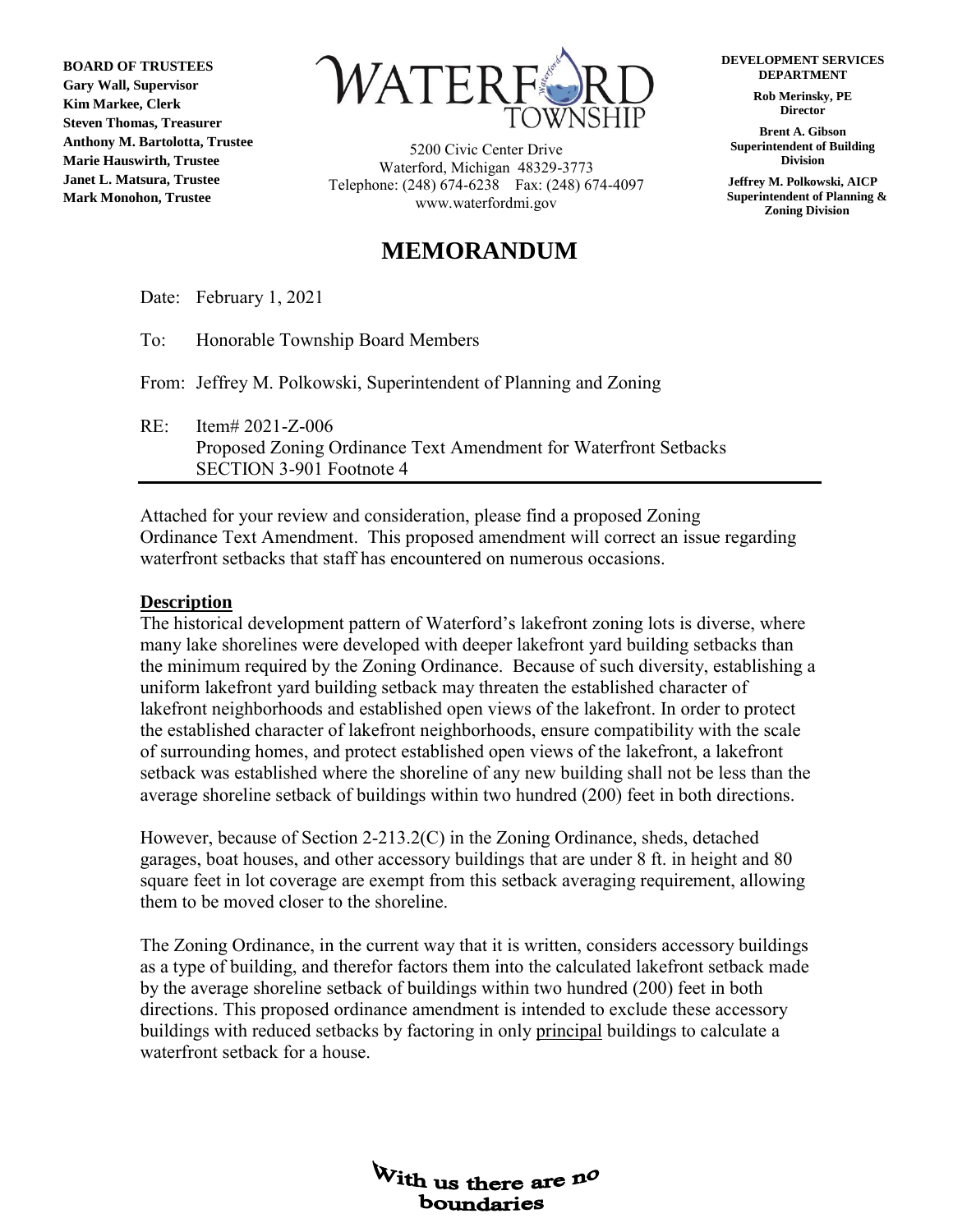# **Planning Commission Recommendation and Findings**

The Planning Commission reviewed this proposed Rezoning at the regularly scheduled meeting on January 26, 2021 and resolved unanimously, to forward a favorable recommendation to the Township Board.

# **Motions**

Based upon the Planning Commission's favorable recommendation at the January 26, 2021 regular meeting for this zoning ordinance amendment, should the Board want to consider adopting the proposed ordinance amendment, the appropriate motion would be to introduce the attached Ordinance and schedule it for possible adoption at the February 22, 2021 meeting. However, if the Board does not want to adopt the requested rezoning, the appropriate motion would be to not introduce the Ordinance and deny the rezoning.

Staff will be available at Monday's meeting for any questions on this case. However, if you have any questions in advance of the meeting, please contact this office.

Should you have any questions, please do not hesitate to contact this office.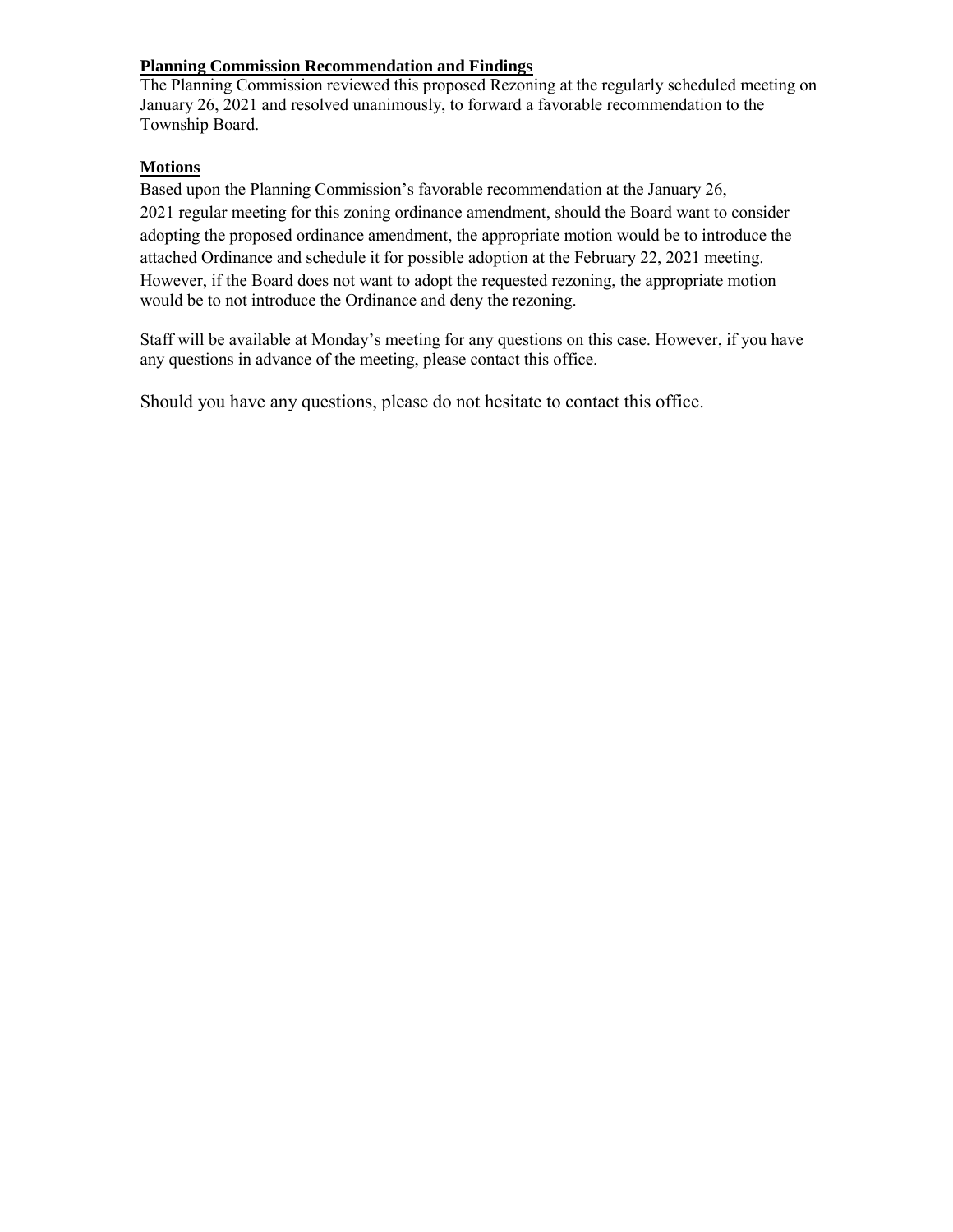### *ARTICLE III, DIVISION 3-9, Section 3-900 cont***.) SECTION 3-900. TABLE OF ZONING LOT, AREA, AND BULK REGULATIONS**

| <b>ZONING DISTRICT</b>                                                                                     | <b>Maximum Height of</b><br><b>Building</b> |                                                                                                                                 | <b>Minimum Yard Setback In Feet</b><br>(Refer to Footnote 4 for front setback where noted below) |                       |                     |                     | <b>Minimum Floor Area Per</b><br><b>Dwelling Unit</b> |
|------------------------------------------------------------------------------------------------------------|---------------------------------------------|---------------------------------------------------------------------------------------------------------------------------------|--------------------------------------------------------------------------------------------------|-----------------------|---------------------|---------------------|-------------------------------------------------------|
|                                                                                                            | In                                          | In Feet                                                                                                                         | Front                                                                                            |                       | <b>Sides</b>        | Rear                | In Sq. Ft.                                            |
|                                                                                                            | <b>Stories</b>                              |                                                                                                                                 |                                                                                                  | (Refer to Footnote 7) |                     |                     |                                                       |
|                                                                                                            |                                             |                                                                                                                                 |                                                                                                  | <b>Least One</b>      | <b>Total of Two</b> |                     |                                                       |
| <b>Single-Family</b><br>$R-1$                                                                              | $\mathbf{2}$                                | 30                                                                                                                              | 35 <sup>4</sup>                                                                                  | -10                   | <b>20</b>           | 35                  | 1.100                                                 |
| R-1A Single-Family                                                                                         | $\overline{2}$                              | 30                                                                                                                              | 35 <sup>4</sup>                                                                                  | 10                    | 20                  | $\overline{35}$     | 1.100                                                 |
| <b>R-1B</b> Single-Family                                                                                  | $\overline{2}$                              | 30                                                                                                                              | 35 <sup>4</sup>                                                                                  | 5                     | 10                  | 35                  | 800                                                   |
| R-1C Single-Family                                                                                         | $\overline{2}$                              | 30                                                                                                                              | 35 <sup>4</sup>                                                                                  | 5                     | 10                  | 35                  | 800                                                   |
| R-1D Duplex (Two Family)                                                                                   | $\overline{2}$                              | 30                                                                                                                              | 35                                                                                               | 10                    | 20                  | 35                  | 800                                                   |
| <b>R-1E</b> Single-Family Attached                                                                         | $\overline{2}$                              | 30                                                                                                                              | Refer to Footnote 8                                                                              |                       |                     | 800                 |                                                       |
| <b>R-M1 Low Density Multiple-Family</b>                                                                    | $\overline{2}$                              | 30                                                                                                                              | Refer to Footnote 8                                                                              |                       |                     | Refer to Footnote 9 |                                                       |
| R-M2 Multiple-Family (Refer to Footnote 10 for<br>allowances for independent living facility developments) | 3                                           | 35                                                                                                                              | Refer to Footnote 8                                                                              |                       |                     | Refer to Footnote 9 |                                                       |
| <b>R-MH Mobile Home Park</b>                                                                               | 1                                           | 15                                                                                                                              | 20                                                                                               | 10                    | 35                  | 10                  | n/a                                                   |
| <b>Local Office</b><br>$O-1$                                                                               | $\overline{2}$                              | 30                                                                                                                              | 35                                                                                               | 15                    | 30                  | 20                  | n/a                                                   |
| <b>General Office</b><br>$O-2$                                                                             | $\boldsymbol{\Delta}$                       | 50                                                                                                                              | 35                                                                                               | 20                    | 40                  | 20                  | n/a                                                   |
| <b>Neighborhood Business</b><br>$C-1$                                                                      |                                             | 20                                                                                                                              | 25                                                                                               | 15                    | 30                  | 20                  | n/a                                                   |
| $C-2$<br><b>Small Business</b>                                                                             |                                             | 20                                                                                                                              | $\overline{25}$                                                                                  | $\overline{15}$       | 30                  | 20                  | n/a                                                   |
| $C-3$<br><b>General Business</b>                                                                           | $\mathbf{2}$                                | 40                                                                                                                              | 25                                                                                               | 20                    | 40                  | 20                  | n/a                                                   |
| $C-4$<br><b>Extensive Business</b>                                                                         | $\mathbf{2}$                                | 40                                                                                                                              | 30                                                                                               | 20                    | 40                  | 20                  | n/a                                                   |
| <b>C-UB</b> Urban Business                                                                                 | $\mathbf{2}$                                | 40                                                                                                                              | 25                                                                                               | 15                    | 30                  | 20                  | n/a                                                   |
| <b>C-UL Union Lake Business</b>                                                                            | $\overline{2}$                              | 40                                                                                                                              | 25                                                                                               | 15                    | 30                  | 20                  | n/a                                                   |
| <b>Public Lands</b><br><b>PL</b>                                                                           | $\overline{2}$                              | 40                                                                                                                              | 25                                                                                               | 20                    | 40                  | 20                  | n/a                                                   |
| CR<br><b>Commercial Recreation</b>                                                                         | $\mathbf{2}$                                | 40                                                                                                                              | 25                                                                                               | 20                    | 40                  | 20                  | n/a                                                   |
| Airport<br>$A-1$                                                                                           |                                             | As authorized by the Airport Manager, with setbacks from all State highways and<br>County roads compliant with M-1 requirements |                                                                                                  |                       |                     |                     | n/a                                                   |
| HT-1 High Tech Office                                                                                      | $\mathbf{2}$                                | 30                                                                                                                              | 25                                                                                               | 15                    | 30                  | 30                  | n/a                                                   |
| HT-2 High Tech Industrial and Office                                                                       | $\boldsymbol{\Delta}$                       | 50                                                                                                                              | 35                                                                                               | 15                    | 30                  | 40                  | n/a                                                   |
| <b>Light Industrial</b><br>$M-1$                                                                           | $\mathbf{2}$                                | 30                                                                                                                              | 40                                                                                               | 15                    | 40                  | 40                  | n/a                                                   |
| <b>General Industrial</b><br>$M-2$                                                                         | 3                                           | 40                                                                                                                              | 50                                                                                               | 20                    | 60                  | 50                  | n/a                                                   |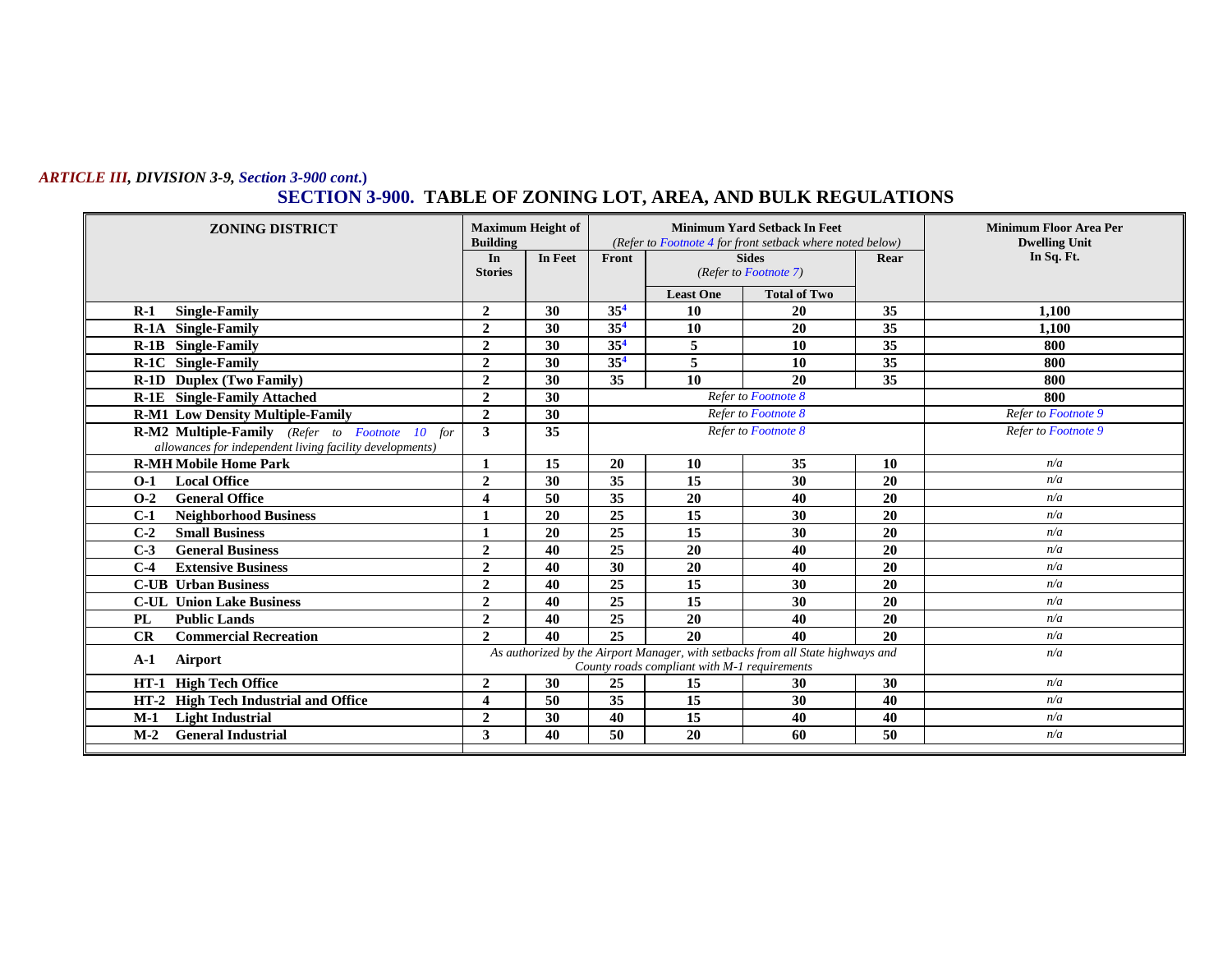### **(***ARTICLE III, DIVISION 3-9 cont***.)**

# **SECTION 3-901. FOOTNOTES GOVERNING ZONING LOT, AREA, AND BULK REGULATIONS**

**Footnote 1** - In all zoning districts a tax parcel must conform as a zoning lot to all requirements of the Schedule of Regulations for the Zoning District in which it is located before it can be developed, with the following exceptions:

- A. In the A-1, Airport District, tax parcels established by the County of Oakland as lease property within areas of a County-owned zoning lot shall possess such setbacks within tax parcels as established by the County of Oakland. If such tax parcels are established along a State highway or County road, the setbacks required by **Section 3-900** shall be required within the tax parcel.
- B. Tax parcels established within areas of a zoning lot by the Township for purposes of identifying lease property for wireless communication facilities regulated by **Section 2-600** shall not require setback requirements within the boundaries of such tax parcels.
- C. As part of a condominium development that is not a site condominium, the Planning Commission may exempt areas within individual tax parcels established as condominium units from the setback requirements of **Section 3-900** where such condominium developments conform to all other Zoning Ordinance requirements.

#### **Footnote 2**

- A. The intent of establishing a maximum impervious surface for the development of a zoning lot is:
	- (1) to ensure that each zoning lot possesses sufficient surface area to provide onsite stormwater drainage capacity that will prevent all but the most catastrophic flow of stormwater from flowing onto neighboring properties,
	- (2) to prevent an excessive total impervious surface area that would severely restrict or eliminate such onsite stormwater drainage capacity,
	- (3) to make certain that there is sufficient area on a zoning lot for the installation and maintenance of required landscaping and natural buffering, and
	- (4) to implement Master Plan Goal Six, *To Ensure and Enforce Land Use Development Practices that are Sensitive to Waterford's Natural Environment*.
- B. The availability of new engineering techniques for stormwater control and green building practices may be utilized to increase the maximum impervious surface on a zoning lot after review and approval by the Township Engineer. The Township Engineer may authorize an increase in the maximum impervious surface for a zoning lot provided that such increases shall not supersede or reduce required yard setbacks, open space, and landscape buffering; and shall conform to the Township Engineering Standards and the following limitations:
	- (1) For zoning lots in the R-1 through R-1E zoning districts:
		- (A) The total impervious surface area within the required front yard of a zoning lot shall not exceed a maximum of thirty-five (35) percent of the total required front yard area.
		- (B) The impervious surface for the zoning lot shall not exceed fifty (50) percent of the lot area.
	- (2) For zoning lots in the R-M1 and R-M2 zoning districts, the impervious surface for the zoning lot shall not exceed seventy-five (75) percent of the lot area.
	- (3) For zoning lots in all nonresidential zoning districts, the impervious surface for the zoning lot shall not exceed ninety (90) percent of the lot area.

**Footnote 3** - A lot of record that is part of a subdivision plat approved prior to the effective date of this Zoning Ordinance shall be considered in conformance with the lot area and lot width standards of this Zoning Ordinance when such lot of record can conform to all of the following:

- A. All buildings shall be contained within a building envelope where the front yard and rear yard setbacks are each a minimum of thirty-five (35) feet;
- B. All buildings and building appurtenances shall be contained within a building envelope where each side yard setback shall be a minimum of five (5) feet and where applicable comply with **Footnote 7.A**; and
- C. The principal building shall conform to the minimum floor area requirement for the zoning district in which the lot of record is located.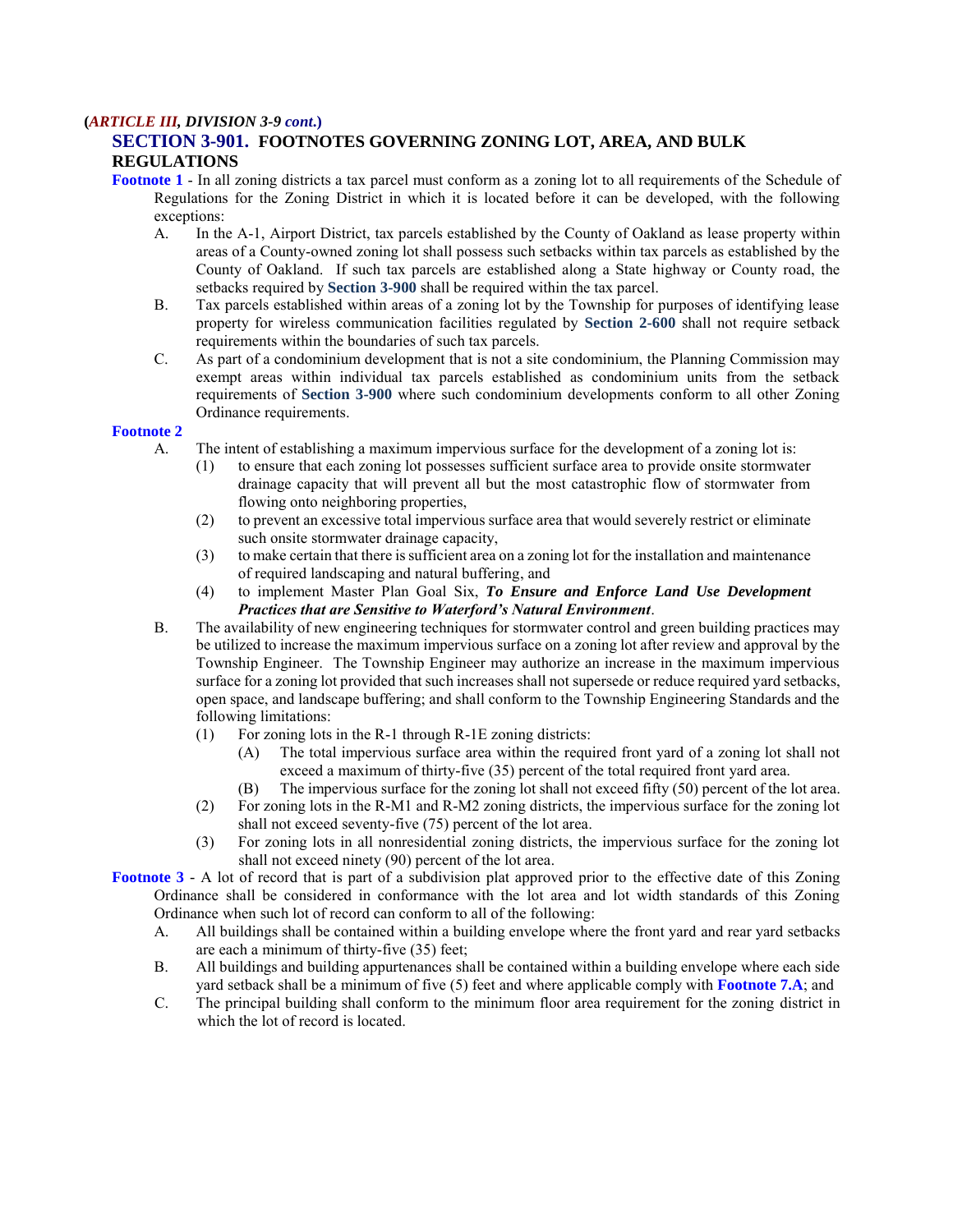### **(***ARTICLE III, DIVISION 3-9, SECTION 3-901 cont***.)**

- **Footnote 4** *-* The historical development pattern of Waterford's lakefront zoning lots is diverse, where many lake shorelines were developed with deeper lakefront yard building setbacks than the minimum required by the Zoning Ordinance. Because of such diversity, establishing a uniform lakefront yard building setback may threaten the established character of lakefront neighborhoods and established open views of the lakefront. In order to protect the established character of lakefront neighborhoods, ensure compatibility with the scale of surrounding homes, and protect established open views of the lakefront, the setback from the shoreline of any building erected after the effective date of this Zoning Ordinance shall not be less than the average shoreline setback of **principal** buildings within two hundred (200) feet in both directions, as calculated by the Building Official, except as otherwise permitted by this Zoning Ordinance (Please also refer to *Figure VII-66* on Page VII-35 in **Article VII**).
- **Footnote 5** After the effective date of this Zoning Ordinance, when a zoning lot conforming to the minimum lot area requirement is proposed to be subdivided, in accordance with the procedures established in the **Waterford Code of Ordinances, Subdivision and Land Management Regulations,** into one or more zoning lots not conforming to the minimum lot area, the Township shall require rezoning of the resultant zoning lots to a zoning district established under the same Division as the zoning district of the parent zoning lot and where the minimum lot area of the resultant zoning lot(s) will be conforming (i.e., a 25,000 sq. ft. zoning lot in the C-3 General Business zoning district that is subdivided into resultant 10,000 sq. ft. and 15,000 sq. ft. zoning lots shall each be required to be rezoned to the C-2 Small Business zoning district).
- **Footnote 6** Zoning lots established in this zoning district will not conform to this minimum lot area requirement unless the buildable area *(See Buildable Area in Section 1-007)* of such zoning lots is equal to or exceeds the minimum lot area.

#### **Footnote 7**

- A. Where the side yard of a zoning lot within a zoning district abuts both a street right-of-way and the required front yard of one or more zoning lots within the same zoning district, the required setback for such side yards shall align with the required front yard setback of the abutting zoning lot(s) and conform to all regulations for required front yards.
- B. Where the side yard of a zoning lot within a nonresidential zoning district abuts both a street right-ofway and the required front yard of one or more zoning lots within a residential zoning district, building setbacks for the nonresidential zoning lot shall align with the required front yard setback of the abutting residential zoning lot(s). Fencing not to exceed a height of six (6) feet may be installed along such shared nonresidential/residential property lines to provide effective screening, provided that such fencing does not interfere with clear vision areas.

#### **Footnote 8**

- A. Buildings within developments in the R-1E, Single Family Attached, R-M1, Low Density Multiple Family, and R-M2, Multiple Family zoning districts shall possess the following minimum setback requirements:
	- (1) A minimum setback of thirty-five (35) feet shall be required between all buildings and the development exterior property lines (Please also refer to *Figure VII-67* on Page VII-36 in **Article VII**).
	- (2) The minimum setback between any building and any common interior access drive within the development shall be twenty-five (25) feet.
	- (3) The minimum setback between any building and any off-street parking facility within the development shall be twenty-five (25) feet.
	- (4) For buildings not separated by a common interior access drive or off-street parking facility within the development:
		- (A) The minimum side-to-side distance between buildings shall be twenty (20) feet.
		- (B) The minimum side-to-rear and side-to-front distance between buildings shall be thirty-five (35) feet.
		- (C) The minimum rear-to-rear distance between buildings shall be fifty (50) feet.
		- (D) The minimum front-to-front distance between buildings shall be seventy-five (75) feet.
- B. The Planning Commission may increase these minimum setbacks for a proposed development where physical site conditions and design considerations, in the opinion of the Fire Chief, Building Official, or Township Engineer, require such increases to provide for fire safety, storm drainage, building maintenance, emergency vehicle access, nonmotorized pathways, underground utilities, or snow clearance.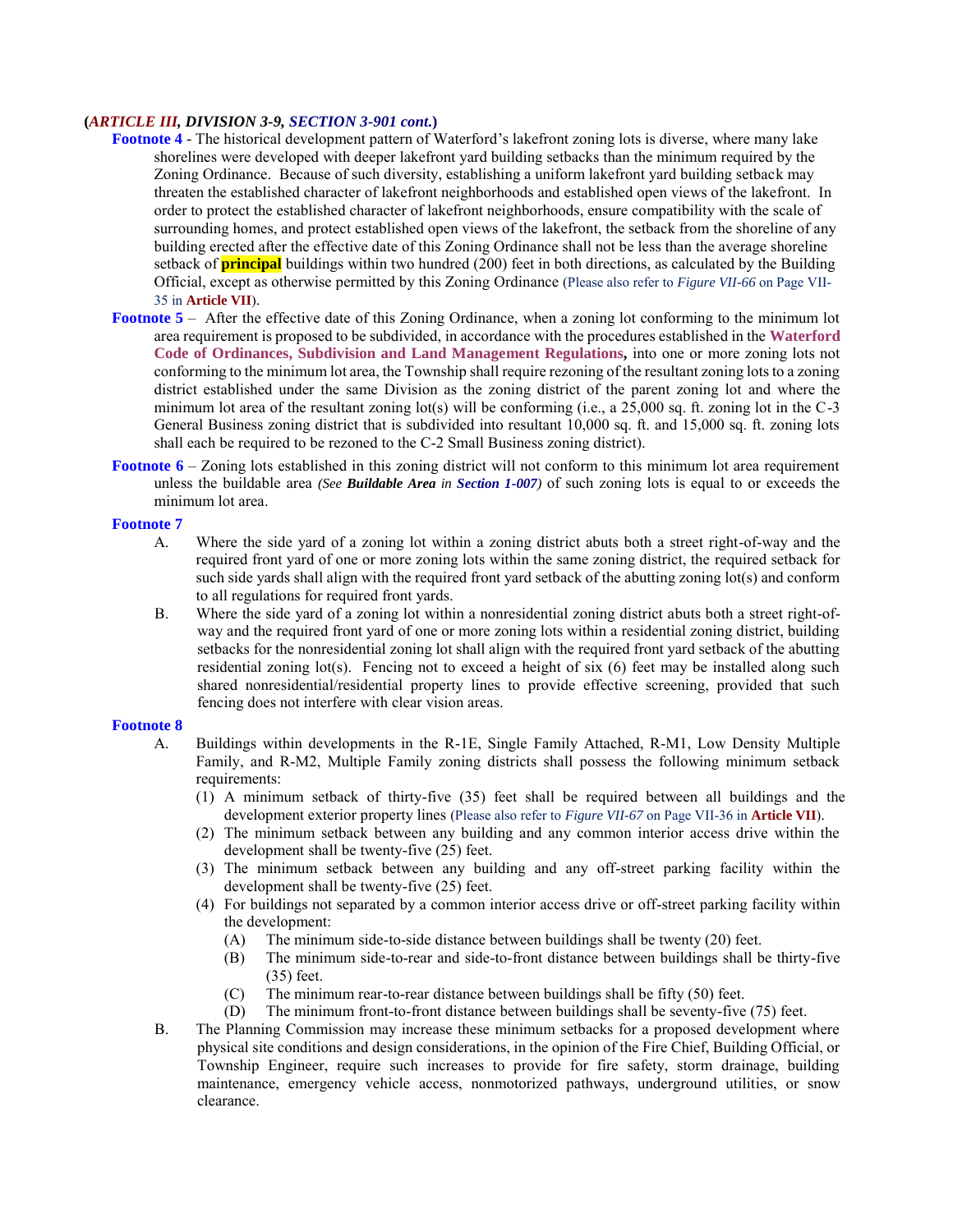### **(***ARTICLE III, DIVISION 3-9, SECTION 3-901 cont***.)**

#### **Footnote 9**

A. Dwelling units within developments in the R-M1, Low Density Multiple Family and R-M2, Multiple Family zoning districts shall possess the following minimum floor area requirements:

| <b>Dwelling Unit Type</b> | <b>Total Floor Area (sq. ft.)</b>            |  |  |  |  |
|---------------------------|----------------------------------------------|--|--|--|--|
| Efficiency unit           | Three-hundred fifty (350)                    |  |  |  |  |
| One bedroom unit          | Five-hundred-fifty (550)                     |  |  |  |  |
| Two-bedroom unit          | Six-hundred-eighty (680)                     |  |  |  |  |
| Three bedroom unit        | Nine-hundred (900)                           |  |  |  |  |
| Four or more bedroom unit | Nine-hundred (900) plus one-hundred-         |  |  |  |  |
|                           | twenty $(120)$ per bedroom above three $(3)$ |  |  |  |  |

- B. The length of each individual building within developments in the R-M1, Low Density Multiple Family and R-M2, Multiple Family zoning districts shall not exceed the maximum length established by the Fire Chief and Building Official for purposes of fire safety.
- **Footnote 10** *–* For independent living facility *(See Elder Care Facilities in Section 1-007)* developments in the R-M2, Multiple Family zoning district, provided that all other applicable Zoning Ordinance requirements can be met, the Planning Commission may:
	- A. Increase the maximum dwelling units per buildable acre for an independent living facility development up to a maximum of twenty (20) units per buildable acre; and
	- B. Increase the maximum height of proposed buildings for an independent living facility development up to a maximum of six (6) stories and seventy (70) feet in height.
- **Footnote 11** *–* For dwelling unit condominiums, the minimum lot area, width, and yard setbacks and compliance with them shall be determined as provided in Section 4-004.4.D.